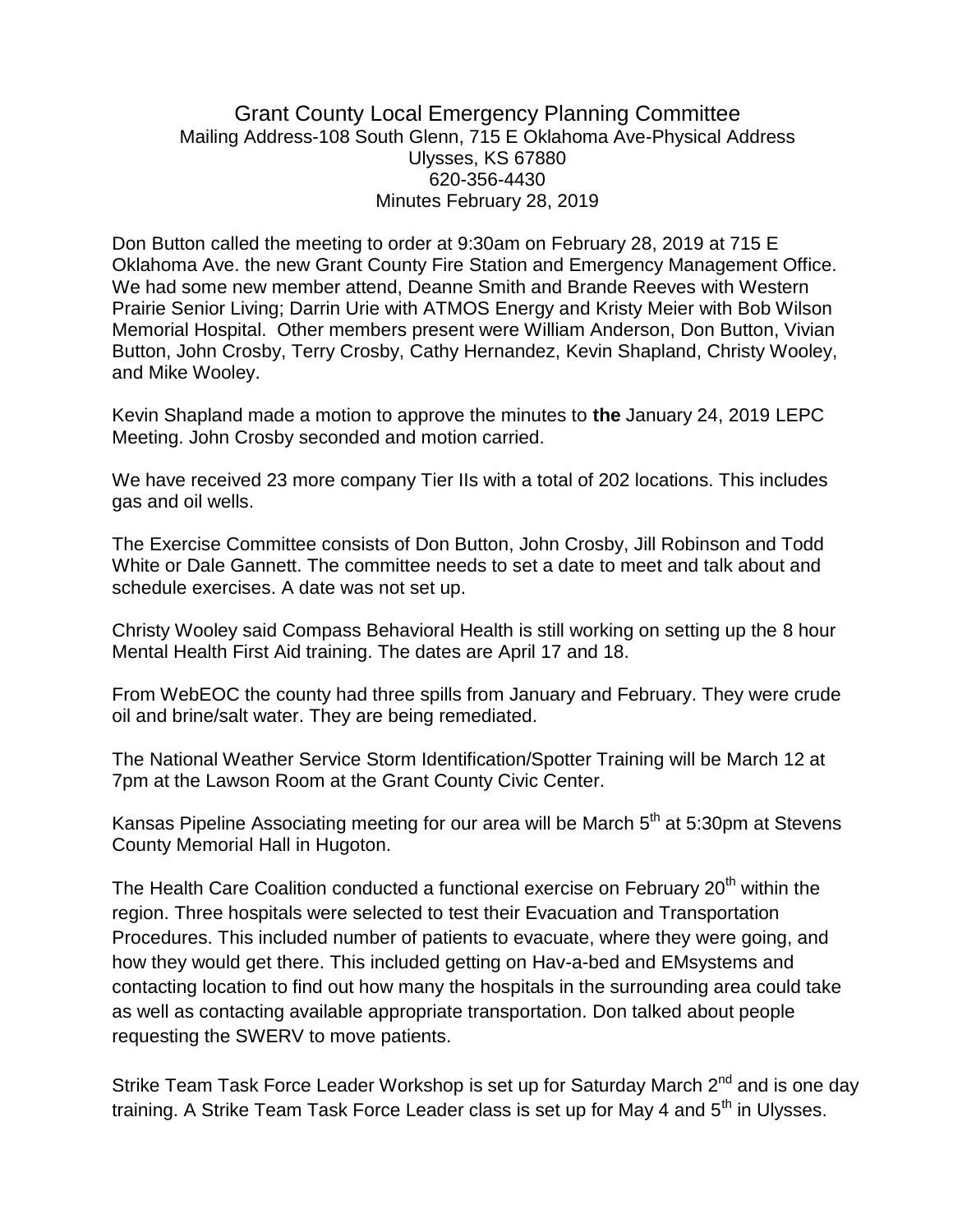## Page 2 Minutes 2-28-2019 LEPC

The Fire Task Force has met twice. They are working to develop bylaws and policies and procedures. The Force consists of seven counties, Grant, Hamilton, Haskell, Kearny, Morton, Stanton and Stevens with 8 Fire Chiefs. Their name will be Task Force 7. John said in the 30 years he has been with the Fire Department, the last few years have had the biggest fires he has seen. The Fire Department held classes for the 190 Introduction to Wildfire Behavior and the 130 Basic Firefighting training in January. They are working with other Fire Task Forces around the State.

Some of KDEM upcoming trainings are: March 12, AWR-232 Mass Fatalities Planning and Response for Rural Communities from 8am to 5pm ID # 1082041. There is a waiting list for this class; HSEEP L146 Homeland Security Exercise and Evaluation Program Training in Topeka ID 1081488 on March 13-14 or Wichita on May 8-9; and KS133 Kansas Exercise and Design for Operations based exercise July 30 to Aug 2, 2019 ID 1081418.

Vivian stated there is now a Southwest Kansas Regional Voluntary Organizations Active in Disaster (VOAD). The main location is in Dodge City. Vivian talked about the SWERV. The Southwest Emergency Response Vehicle located in Ulysses for the new people who did not know what it was. It is a school bus that has been converted to a response bus. It has been utilized to move long term care residents from old facilities to new facilities, evacuated long term care residents from their facility that was threatened by a fire and transported to a different facility until it was safe to bring them back, utilized to move hospital patients, as command post for fires and check in and rest station for the Bike Across America.

Cathy Hernandez talked about a new state training officer Matt Matheis. He was an Exercise Officer. Mark Willis is now an Exercise Specialist. Derek Montgomery is new to the Planning department. The 2019 EMPG (Emergency Management Performance Grant) Guidance will be sent out shortly. They have changed some of the exercise requirements. You can now utilize any of the seven types of exercises before it was just three types of exercises. Cathy also talked about several exercises across the state: and IMT exercise the end of March, Lincoln County, Clay County, Active Shooter exercise in Lane County and she had just returned from a Washington County Exercise.

Darrin Urie with ATMOS said they are in the planning stages of a Mock drill.

Kevin Shapland asked why Emergency Management did not have a FACEBook page. He said Fire Department and Road and Bridge have pages. Don said he did not want on facebook and at the courthouse the only one allowed on facebook was the clerk's office. He asked why Vivian did not send out storm information any more. She said some people did not want the information. She has put out information on her facebook page but she is not always available and people were depending more on her than the weather service and she requested they like the National Weather Service at Dodge City's facebook page and utilize their webpage so they can have the most up to date information.